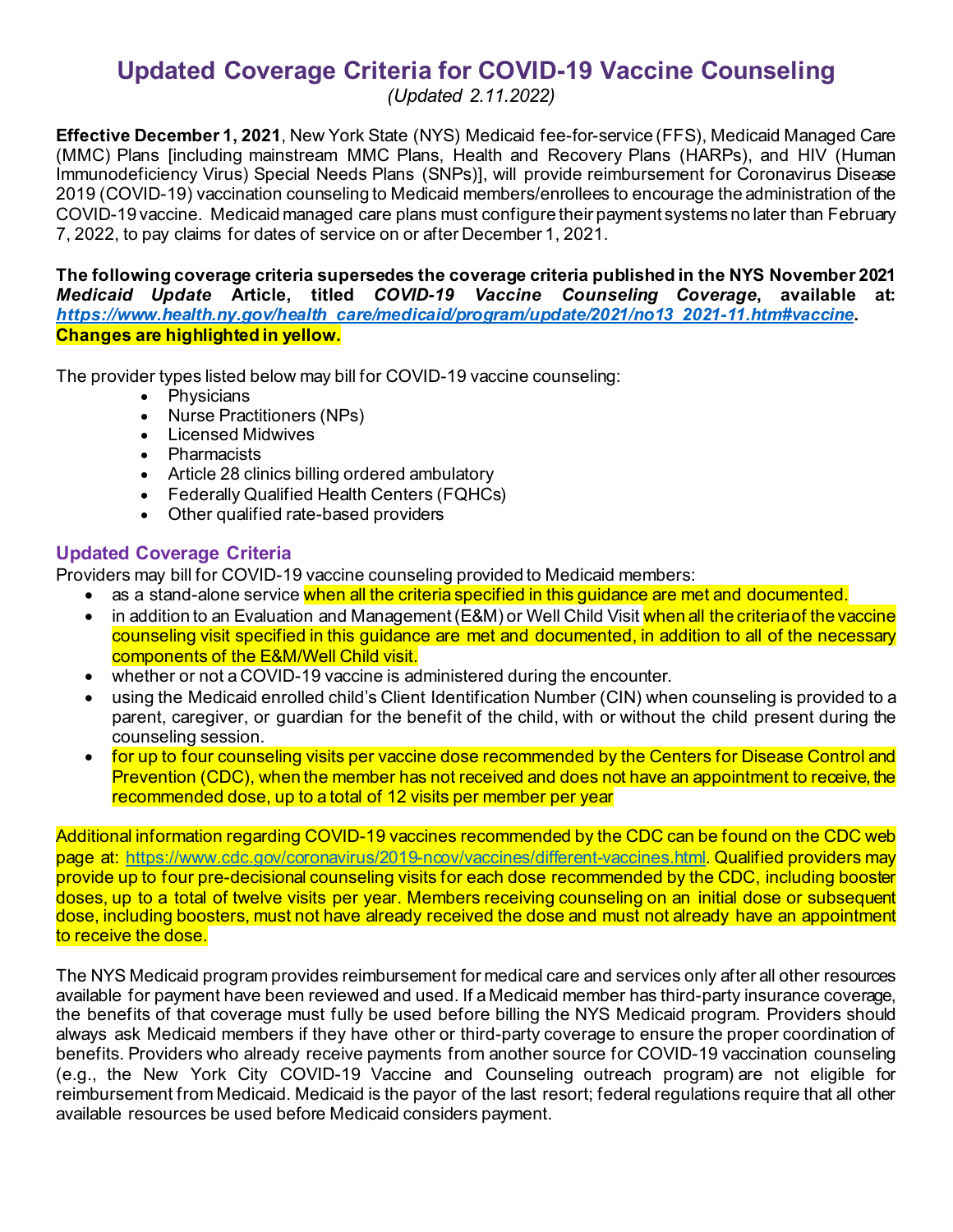#### **must include the following: The COVID-19 vaccine counseling session must be documented in the medical or pharmacy record and**

- • confirming that the patient is not currently "up to date" with COVID-19 vaccine dosing, as recommended by the CDC: [https://www.cdc.gov/coronavirus/2019-ncov/vaccines/stay-up-to-date.html.](https://www.cdc.gov/coronavirus/2019-ncov/vaccines/stay-up-to-date.html)
- • confirming vaccination status in the New York State Immunization Information System (NYSIIS), whenever possible.
- confirming the patient does not already have an appointment scheduled to receive the vaccine dose for which they are being counseled.
- • confirming patient consent, or consent of the parent, guardian, or caregiver (if appropriate) to receive the counseling.
- the reasons expressed by the patient, parent, or caregiver for vaccine hesitancy.
- strongly recommending the COVID-19 vaccination (unless medically contraindicated, in which case the counseling session is not billable).
- effectiveness of COVID-19 vaccines. • counseling the patient, along with their parent, guardian, or caregiver (if appropriate) on the safety and
- • answering any questions the patient or parent, guardian, or caregiver has regarding COVID-19 vaccination.
- • counseling the patient, along with their parent, guardian, or caregiver (if appropriate) for a minimum of eight minutes.
- arranging for vaccination or providing information on how the patient can get vaccinated for COVID-19.

 \*If there is a pharmacy software limitation, a pharmacist can provide an attestation that the above actions have been met: "Meets NYS Department of Health (DOH) Counseling Criteria for COVID Vaccination."

#### **Physicians, Nurse Practitioners, and Licensed Midwives**

A code **"99429"**, *Unlisted Preventive Medicine Service*, for reimbursement of COVID-19 vaccination counseling. provider submitting professional claims should bill Current Procedural Terminology (CPT)

| <b>HCPCS Code</b> | <b>Code Description</b>              | Fee     |
|-------------------|--------------------------------------|---------|
| 99429             | Unlisted Preventive Medicine Service | \$25.00 |

#### **Pharmacists**

 Drug Programs (NCPDP) D.0 claim format as outlined below. A pharmacist providing COVID-19 vaccination counseling should bill using the National Council for Prescription

| NCPDP D.0 Claim Segment Field | Value                                                                                             |  |
|-------------------------------|---------------------------------------------------------------------------------------------------|--|
|                               | 436-E1 (Product/Service ID Qualifier) Enter the value of "09" [Healthcare Common Procedure Coding |  |
|                               | System (HCPCS)], which qualifies the code submitted in field 407-D7                               |  |
|                               | (Product/Service ID) as a procedure code                                                          |  |
| 407-D7 (Product/Service ID)   | Enter "99429"                                                                                     |  |
| 407-D7 (Product/Service)      | Enter the applicable first COVID-19 administration procedure code*                                |  |
| 444-E9 (Pharmacist ID)        | Enter Pharmacist National Provider Identifier (NPI) number                                        |  |
| 411-DB (Prescriber ID)        | Please leave field blank                                                                          |  |

 \*COVID-19 vaccine billing guidance can be found on the NYS DOH "COVID-19 Guidance for Medicaid Providers" web page at: [https://www.health.ny.gov/health\\_care/medicaid/covid19/.](https://www.health.ny.gov/health_care/medicaid/covid19/)

## **Article 28 Clinics Billing Ordered Ambulatory**

 Article 28 clinics, including hospital outpatient departments (HOPDs) and Diagnostic and Treatment Centers (D&TCs), should bill an ordered ambulatory claim for COVID-19 vaccine counseling using the CPT code **"99429"**.

| <b>HCPCS Code</b> | <b>Code Description</b>              | <b>Fee</b> |
|-------------------|--------------------------------------|------------|
| 99429             | Unlisted Preventive Medicine Service | \$25.00    |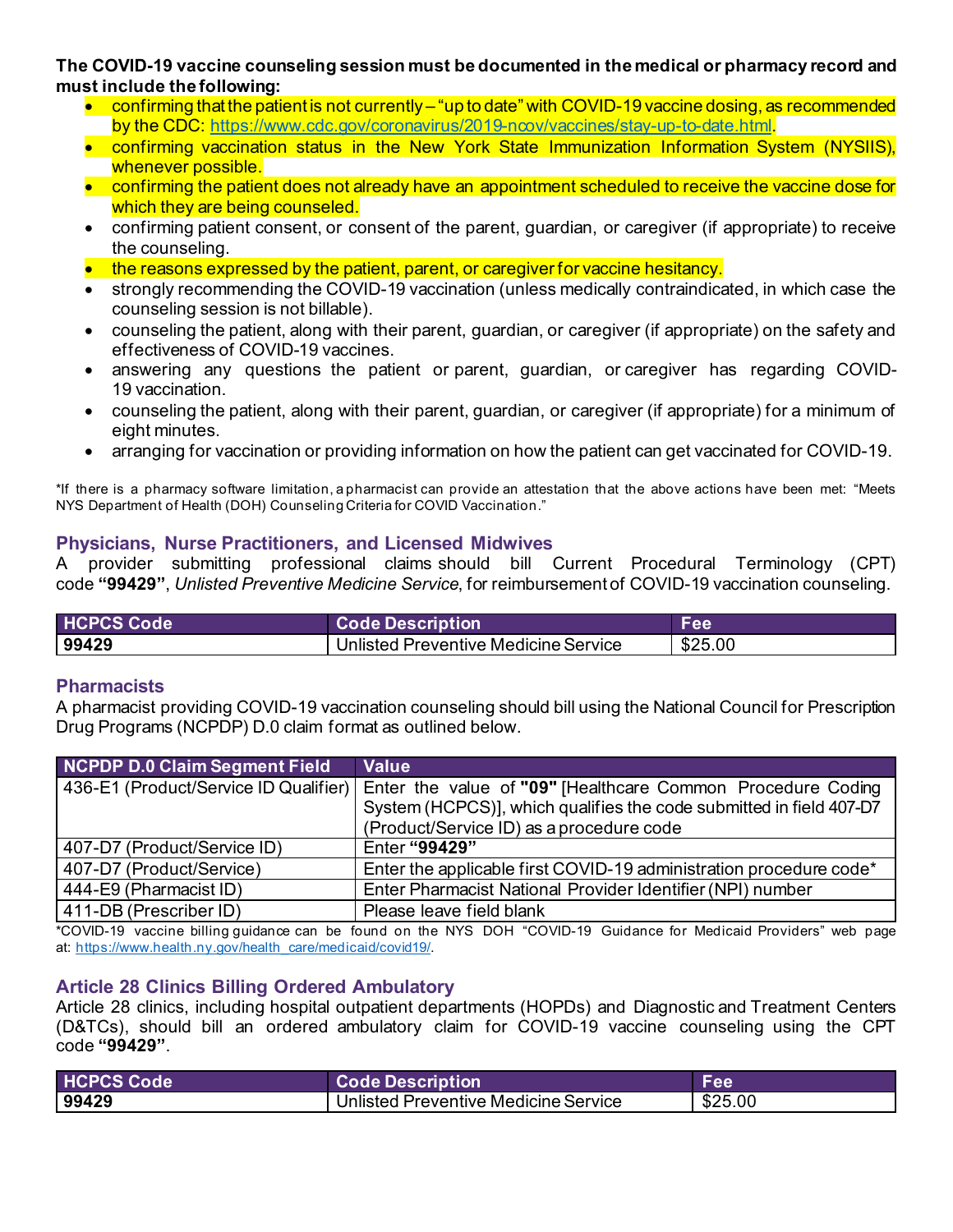### **Federally Qualified Health Centers**

 counseling, but FQHCs are encouraged to perform other evaluation and management, or clinical services included within the PPS rate in connection with the counseling session. FQHCs should bill their prospective payment system (PPS) rate when providing COVID-19 vaccination

# **Other Qualified Rate-Based Providers**

 The rate-based provider types listed below may bill for COVID-19 vaccination counseling using rate code **"5521"** with Category of Service (COS) code **"0268"** when provided to Medicaid members:

- Skilled Nursing Facilities (SNFs)
- Certified Home Health Agencies (CHHAs)
- Hospice
- Adult Day Health Care (ADHC)
- Inpatient Hospitals
- Assisted Living Programs (ALPs)
- Voluntary Foster Care Agencies (VFCAs)
- Article 16 facilities/clinics (Office for People with Developmental Disabilities)
- • Article 31 facilities/clinics (Office of Mental Health) **NOTE**: Article 31 facilities/clinics would bill rate code "5521" using COS codes "0160" or "0268".
- Article 32 Facilities/Clinics (Office of Addiction Services and Supports) –**NOTE**: Article 32 facilities/clinics would bill rate code "5521" using COS code "0160", "0268" or "0287".

|      | Rate Code Rate Code Description                          | Fee     |
|------|----------------------------------------------------------|---------|
| 5521 | COVID-19 VACCINATION COUNSELING – EIGHT-MINUTE MINIMUM [ | \$25.00 |

## **COVID-19 Vaccine Counseling Provided via Audio-Only (Telephonic) Telehealth**

 **Physicians, NPs, and licensed midwives** should bill the CPT code **"99429"** appended with the **GQ** modifier to indicate the service was provided via audio-only (telephonic) telehealth.

 code **"99429"** appended with the **GQ** modifier to indicate the service was provided via audio-only (telephonic) telehealth. **Article 28 clinics (including HOPDs and D&TCs)** should bill an ordered ambulatory claim using the CPT

 **Pharmacists** may provide audio-only (telephonic) telehealth counseling and must document the counseling in the pharmacy record with the claim that is submitted for CPT code **"99429"**.

 **Other Qualified rate-based providers** listed above should bill using rate code **"5521"** with CPT code **"99429"** appended with the **GQ** modifier to indicate the service was provided via audio-only (telephonic) telehealth.

 **FQHCs** should bill the off-site rate code **"4012"** with CPT code **"99429"** appended with the **GQ** modifier to indicate the service was provided via audio-only (telephonic) telehealth.

### **Questions and Additional Information:**

- FFS claim questions should be directed to the eMedNY Call Center at (800) 343-9000.
- • FFS coverage and policy questions should be directed to the Office of Health Insurance Programs (OHIP) Division of Program Development and Management (DPDM) by telephone at (518) 473-2160 or by email at [FFSMedicaidPolicy@health.ny.gov](mailto:FFSMedicaidPolicy@health.ny.gov).
- FFS Pharmacy coverage and policy questions should be directed to the Medicaid Pharmacy Policy Unit by telephone at (518) 486-3209 or by email at [PPNO@health.ny.gov.](mailto:PPNO@health.ny.gov)
- and Oversight by email at <u>covques@health.ny.gov</u> or by telephone at (518) 473-1134. • MMC general coverage questions should be directed to the OHIP, Division of Health Plan Contracting
- • MMC reimbursement, billing, and/or documentation requirement questions should be directed to enrollee MMC Plans. MMC Plan contact information can be found in the eMedNY *New York State Medicaid*  **Program** Information for All *Providers Managed Care Information* document at: